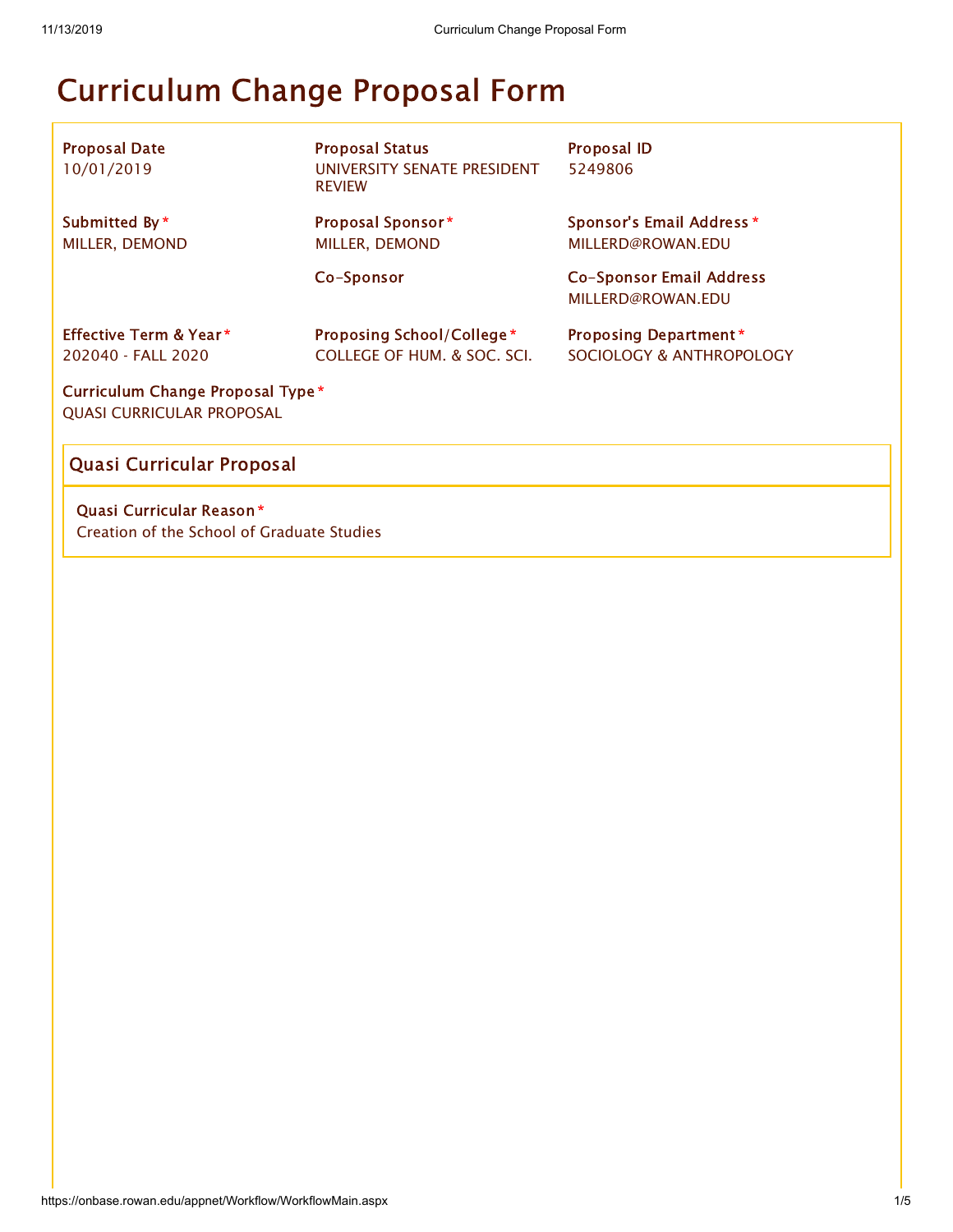## Rationale

#### General Merit of Proposal \*

The evolving research mission of Rowan University has reached a critical juncture. The expansion of the research enterprise that has occurred since the integration of the School of Osteopathic Medicine and the Graduate School of Biomedical Sciences has propelled the institution to the Carnegie Classification of R2: Doctoral Universities – High Research Activity. This growth was achieved by leveraging the newly acquired research assets of RowanSOM and GSBS along with those of historically research-active Rowan University departments and faculty. The University's first PhD program was the GSBS program in Cell & Molecular Biology, followed by Engineering, Clinical Psychology, Education, and Biomedical Engineering. As the next generation of master's and PhD programs are developed, the academic research program infrastructure needs to be administered in a sustainable and strategic manner by an independent School of Graduate Studies.

The School of Graduate Studies will be led by a Dean under the direction of the Provost and will foster strategic and operational alignment of faculty, student, and visiting scholars' research activity while nurturing the critical development of academic research programs. The Dean will work closely with the Office of the Provost and academic Deans to oversee curriculum, policies, and degree requirements; with the Vice President for Research to identify research opportunities; and with Student Affairs to coordinate admissions and enrollment processes and student services. The School will house the existing Office of Graduate Research Services as well as additional operational staff as needed to work with centers, institutes, coordinators, and other program-specific organizational mechanisms. The School of Graduate Studies will have affinity with the concurrently proposed School of Professional Studies & Student Success and the existing Graduate School of Biomedical Sciences. The three schools will interface with a graduate advisory council, graduate student governance body, and graduate student services to achieve shared priorities for sustaining a vibrant graduate scholarly community across the university, student success, and institutional growth. These supporting entities will connect all graduate students to critical resources and services, including the International Center, Wellness Center, and the Division of Diversity, Equity, & Inclusion.

The need for a School of Graduate Studies and fundamental changes to occur:

Due to the growth in graduate education and a need to standardize and align program procedure, annual dates for defense and degree posting, and policies, the School of Graduate Studies will facilitate the alignment and coordination of activities as it relates to graduate education. Key to the implementation of the school will be the organization of graduate support structures to align in one place and offer a comprehensive graduate experience. To this end, The School of Graduate Studies will be COORDINATING the student/faculty experience. In particular, the School of Graduate Studies will:

garner the offices needs to support student research activities related to (but not limited to--thesis, dissertations, research assistants basic ethics training, fellowships, and assistantships;

garner the offices to implement policies and funding to support teaching assistantships;

maintain a listing of graduate faculty;

maintain a listing of all graduate programs;

The need to coordinate vs house degree programs:

The School of Graduate studies will coordinate programs and processes. All graduate academic programs remain in theirs academic department/program/college and are part of The School of Graduate Studies. The existing structures are across several units/divisions of the university and they all need to be linked together to provide a graduate experience.

The programs in the proposes School of Professional Studies and their relationship to the School of Graduate Studies:

These are two different schools with two distinct missions and Deans. By creating this structure, Rowan will not be unique by having two school. This structure occurs at hundreds of colleges and universities across the nation (e.g. Penn State, Columbia University, The New York University, The City University of New York, Brown University, Northwestern, and Villanova University). There is no difference between the School of Professional Studies and any other school or college and their relationship to the School of Graduate Studies. For example, the Master of Professional Studies will be housed in the School of Professional Studies. The faculty, the course, the grading and all other aspects needed to teach the courses will be address within the School of Professional Studies. The administration issues, such as graduation and completion issues will be administered via The School of Graduate Studies.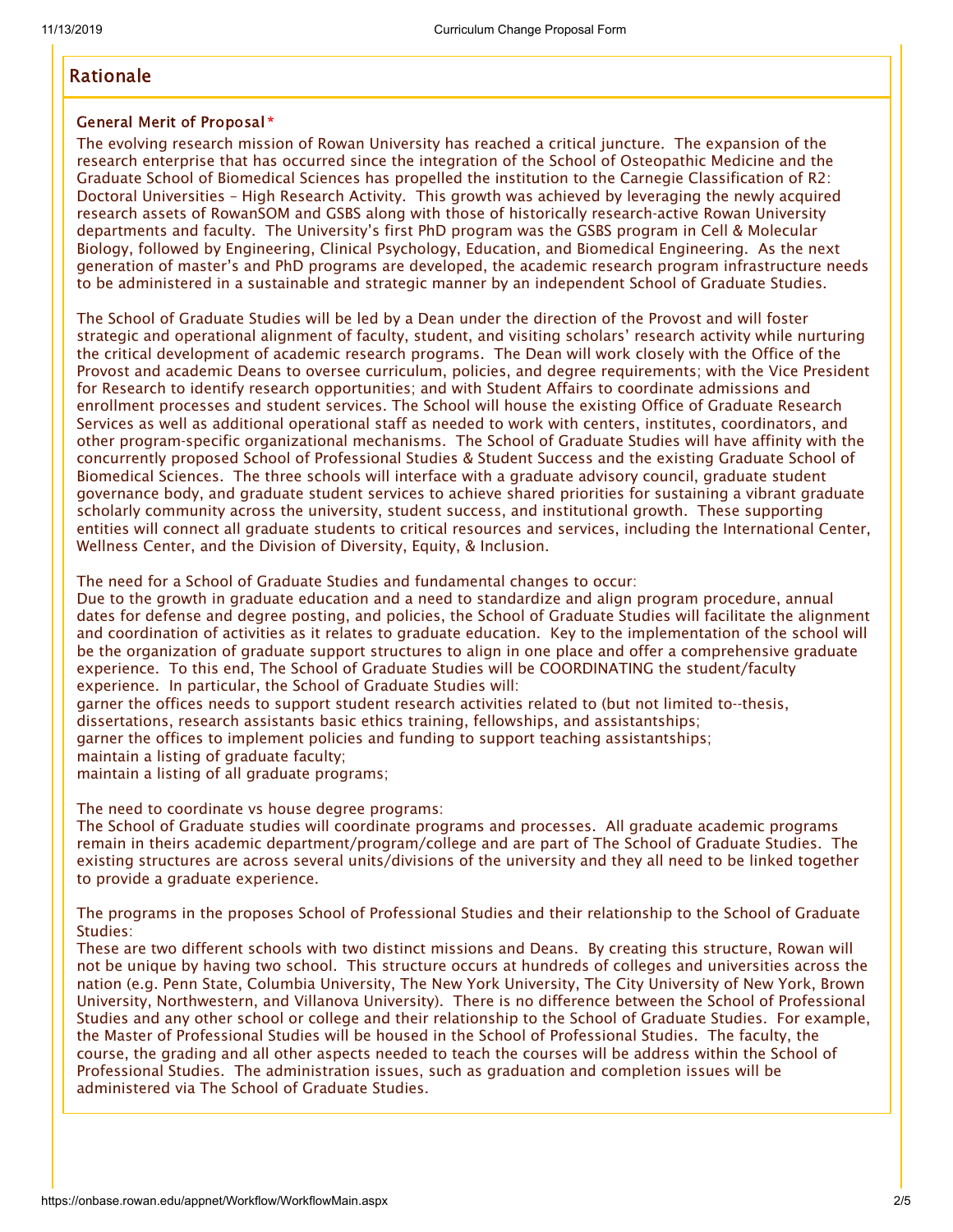## Curricular Effect

#### Course Effect on Other Programs, Departments or Colleges \*

The School of Graduate Studies will support all master's and doctoral degree programs with research and thesis/dissertation requirements across the academic colleges and schools. Moreover, with the realignment of the existing Office of Graduate Research Services as a part of the newly formed graduate school, the curricular effect will be beneficial as it will provide oversight and uniform guidance regarding curricular parameters and academic standards. The School will also facilitate interdisciplinary programs as well as other shared or jointly offered programs across academic departments.

## Supporting Documentation

Program Guide

Library Resource Form

### Assessment

### Consultation Letters

Missing: Attached [document](javascript:;) has been deleted.

CR Consultation Letter - Proposal ID: 5249806 - Sponsor: MILLER, DEMOND - College: COLLEGE OF HUM. & SOC. SCI. - Dept: SOCIOLOGY & [ANTHROPOLOGY](javascript:displayDocument(5268698);) - Type: QUASI CURRICULAR PROPOSAL - Proposal Date: 10/1/2019 - Uploaded: 10/24/2019

CR Consultation Letter - Proposal ID: 5249806 - Sponsor: MILLER, DEMOND - College: COLLEGE OF HUM. & SOC. SCI. - Dept: SOCIOLOGY & [ANTHROPOLOGY](javascript:displayDocument(5268699);) - Type: QUASI CURRICULAR PROPOSAL - Proposal Date: 10/1/2019 - Uploaded: 10/24/2019

## Additional Supporting Documentation

Is this Form Complete? \* YES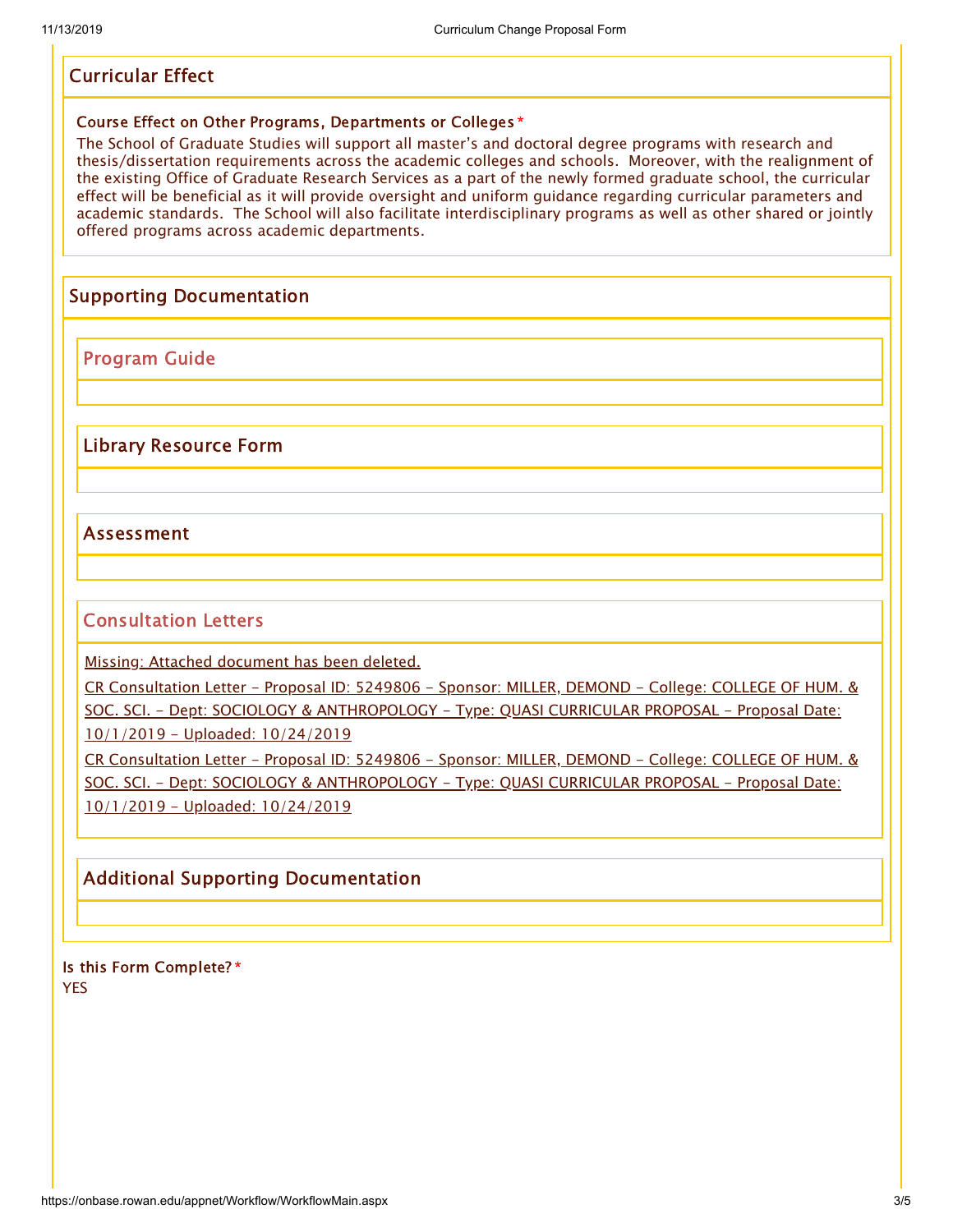|                            | <b>Approval Notes</b> |                                       |                     |                                                                                                                      |                                                                            |  |  |
|----------------------------|-----------------------|---------------------------------------|---------------------|----------------------------------------------------------------------------------------------------------------------|----------------------------------------------------------------------------|--|--|
| <b>CR Approval Details</b> |                       |                                       |                     |                                                                                                                      |                                                                            |  |  |
|                            |                       | Current Date Approver Name* Decision* |                     | Notes*                                                                                                               | <b>Queue Name</b>                                                          |  |  |
|                            | 10/01/201<br>9        | MILLER,<br><b>DEMOND S</b>            | <b>APPROV</b><br>E  | <b>APPROVE</b>                                                                                                       | <b>CR</b><br><b>DEPARTMENT</b><br><b>CURRICULUM</b><br><b>CHAIR</b>        |  |  |
|                            | 10/01/201<br>9        | ABBOTT, JAMES<br>R.                   | <b>APPROV</b><br>E  | <b>I APPROVE</b>                                                                                                     | <b>CR</b><br><b>DEPARTMENT</b><br><b>CHAIR</b>                             |  |  |
|                            | 10/01/201<br>9        | BLAKE,<br><b>CORINNE L.</b>           | <b>RETURN</b>       | THIS IS A DUPLICATE OF 5246792<br>(COMMENTS WERE SENT 9/26)-THIS<br>SHOULD BE WITHDRAWN TO AVOID<br><b>CONFUSION</b> | <b>CR DEAN'S</b><br><b>OFFICE</b>                                          |  |  |
|                            | 10/01/201<br>9        | BLAKE,<br><b>CORINNE L.</b>           | <b>RETURN</b>       | OK, THIS PROPOSAL WILL MOVE AHEAD,<br>NOT THE OTHER. RESUBMIT FRIDAY WITH<br>ANY CONSULTS RECEIVED BY THEN.          | <b>CR DEAN'S</b><br><b>OFFICE</b>                                          |  |  |
|                            | 10/03/201<br>9        | BLAKE,<br><b>CORINNE L.</b>           | <b>RETURN</b>       | PLEASE LIST CONSULTS REQUESTED; THEY<br>CAN BE ADDED LATER.                                                          | <b>CR DEAN'S</b><br><b>OFFICE</b>                                          |  |  |
|                            | 10/04/201<br>9        | BLAKE,<br><b>CORINNE L.</b>           | <b>APPROV</b><br>E  | APPROVED.                                                                                                            | <b>CR DEAN'S</b><br><b>OFFICE</b>                                          |  |  |
|                            | 10/22/201<br>9        | YURAK, TRICIA<br>J.                   | <b>APPROV</b><br>E  | PUSHED TO SENATE CURRIC CHAIR B/C<br>THIS IS QUASI.                                                                  | <b>CR COLLEGE</b><br><b>CURRICULUM</b><br><b>COMMITTEE</b><br><b>CHAIR</b> |  |  |
|                            | 10/24/201<br>9        | <b>CARRASQUILLO</b><br>, MARCI L      | <b>RETURN</b>       | UPDATE PROPOSALS IN ADVANCE OF THE<br>SENATE LEVEL HEARINGS.                                                         | <b>CR SENATE</b><br><b>CURRICULUM</b><br><b>COMMITTEE</b><br><b>CHAIR</b>  |  |  |
|                            | 11/08/201<br>9        | CARRASQUILLO<br>, MARCI L             | <b>RETURN</b>       | PLEASE SEE ATTACHMENT FOR SPECIFICS.                                                                                 | <b>CR SENATE</b><br><b>CURRICULUM</b><br><b>COMMITTEE</b><br><b>CHAIR</b>  |  |  |
|                            | 11/12/201<br>9        | <b>CARRASQUILLO</b><br>, MARCI L      | <b>RETURN</b>       | FIX TYPO IN GENERAL MERIT SECTION: ARE<br>YOU REFERRING TO THE CITY UNIVERSITY<br>OF NEW YORK (CUN*Y*)?              | <b>CR SENATE</b><br><b>CURRICULUM</b><br><b>COMMITTEE</b><br><b>CHAIR</b>  |  |  |
|                            | 11/12/201<br>9        | <b>CARRASQUILLO</b><br>, MARCI L      | <b>APPROV</b><br>E. | PRESENT TO UNI SENATE FOR THE 1ST OF 2<br>READINGS (11/15; 12/20); ADD'L<br>ADJUSTMENTS MAY BE REQUESTED.            | <b>CR SENATE</b><br><b>CURRICULUM</b><br><b>COMMITTEE</b><br><b>CHAIR</b>  |  |  |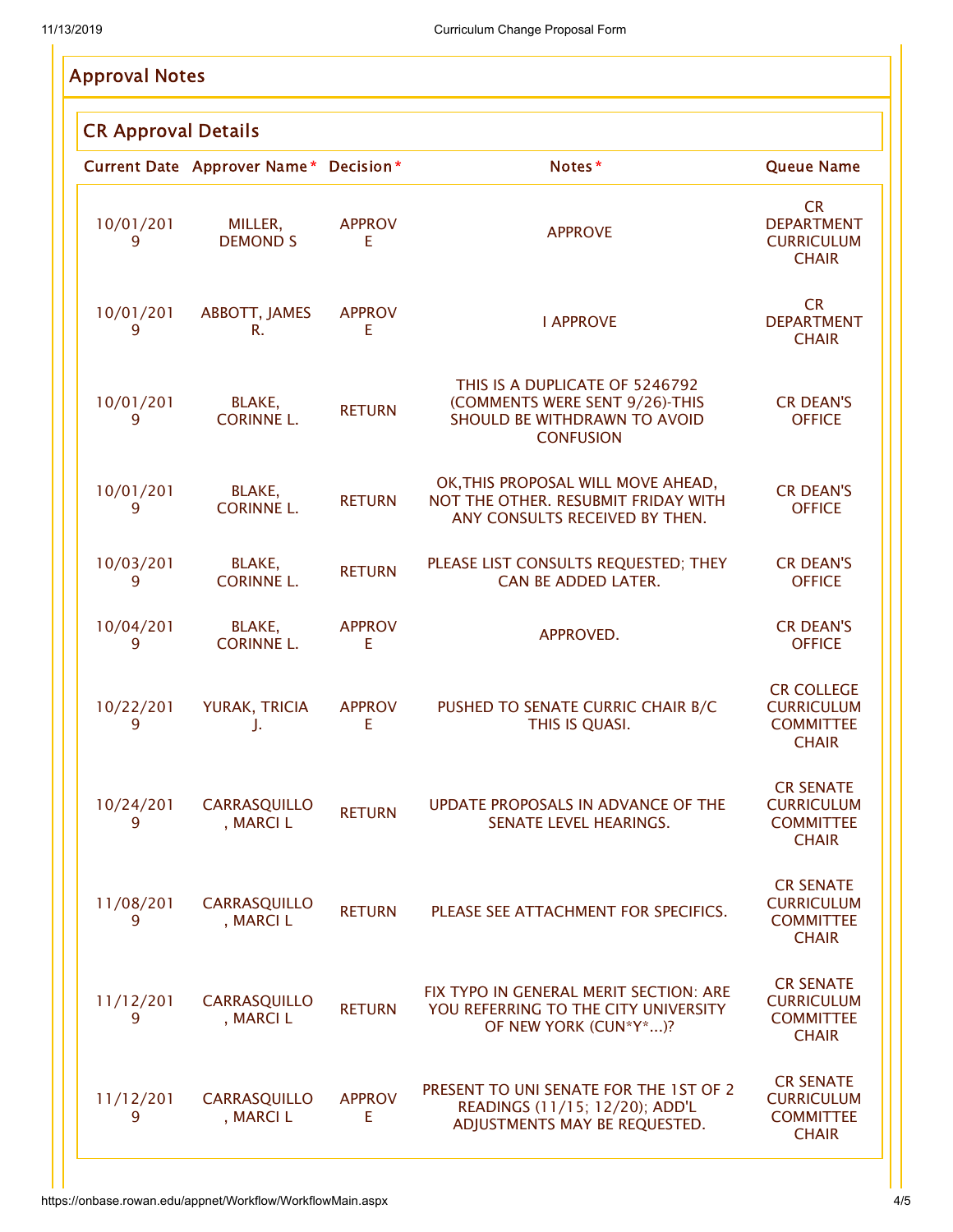# Approver Supporting Documentation (1)

CR Approver Supporting Document - Proposal ID: 5249806 - Uploaded By: CARRASQUILLO - Sponsor: MILLER, DEMOND - College: COLLEGE OF HUM. & SOC. SCI. - Dept: SOCIOLOGY & [ANTHROPOLOGY](javascript:displayDocument(5280332);) - Type: QUASI CURRICULAR PROPOSAL - Proposal Date: 10/1/2019

Submit